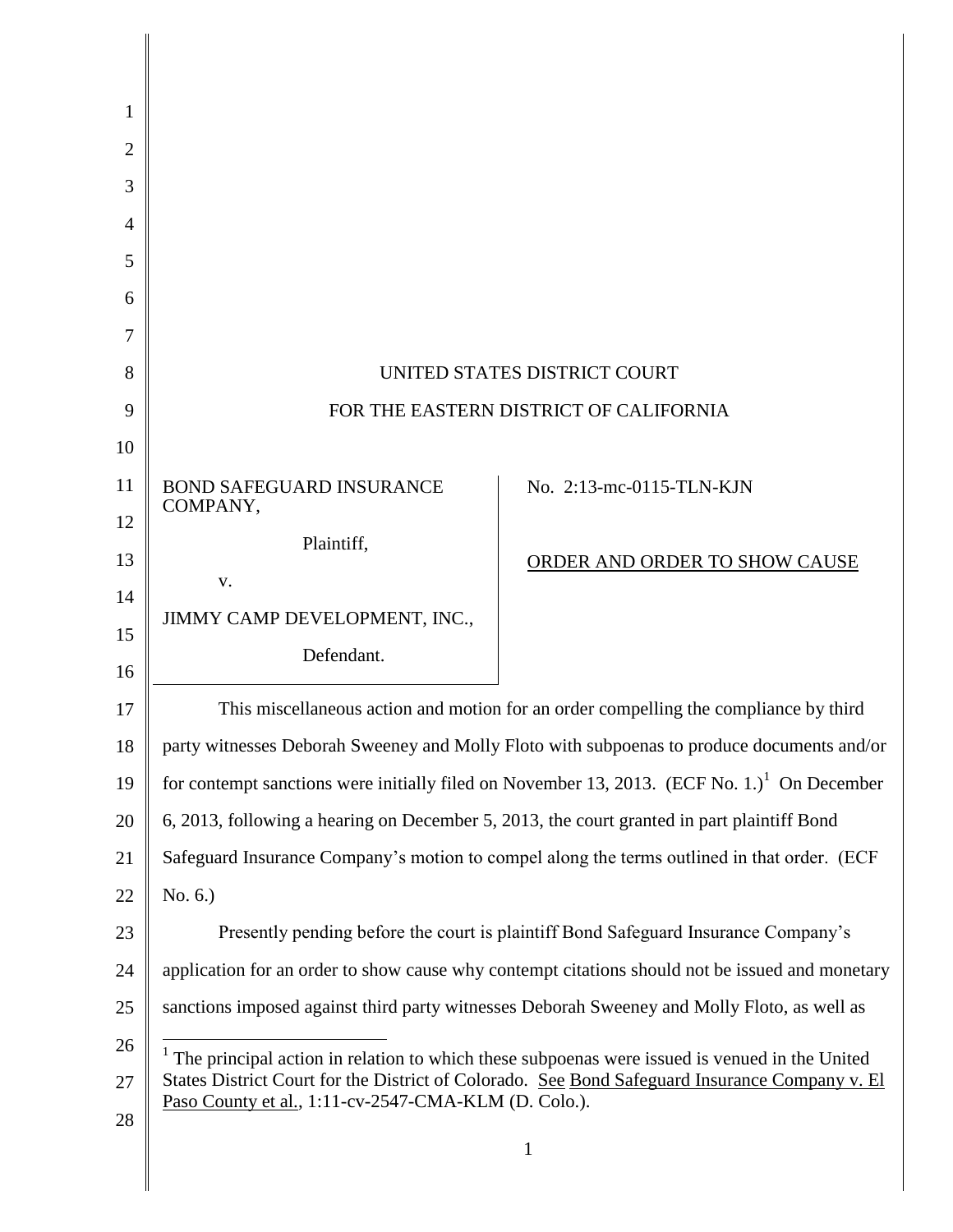| $\mathbf{1}$   | their new attorney Brian Barrad, <sup>2</sup> based on their alleged failure to comply with the subpoenas and                                                                                         |  |  |
|----------------|-------------------------------------------------------------------------------------------------------------------------------------------------------------------------------------------------------|--|--|
| $\overline{2}$ | the court's December 6, 2013 order. (ECF No. 9.) After review of the papers in support of the                                                                                                         |  |  |
| 3              | application, and without making any findings or determinations with respect to the merits of the                                                                                                      |  |  |
| $\overline{4}$ | application at this juncture, IT IS HEREBY ORDERED that:                                                                                                                                              |  |  |
| 5              | Third party witnesses Deborah Sweeney and Molly Floto, as well as their attorney<br>1.                                                                                                                |  |  |
| 6              | Brian Barrad, shall show cause why contempt citations should not be issued and                                                                                                                        |  |  |
| 7              | monetary sanctions imposed against them based on their alleged failure to comply                                                                                                                      |  |  |
| 8              | with the subpoenas at issue and the court's December 6, 2013 order.                                                                                                                                   |  |  |
| 9              | Deborah Sweeney, Molly Floto, and counsel Brian Barrad shall file a written response<br>2.                                                                                                            |  |  |
| 10             | to the order to show cause, supported by any appropriate declarations and legal                                                                                                                       |  |  |
| 11             | authorities, no later than March 3, 2014.                                                                                                                                                             |  |  |
| 12             | A hearing on the order to show cause is set for Thursday March 13, 2014, at 10:00<br>3.                                                                                                               |  |  |
| 13             | a.m., in Courtroom No. 25 before the undersigned. All counsel shall personally                                                                                                                        |  |  |
| 14             | appear at the hearing, with no telephonic appearances permitted. Furthermore,                                                                                                                         |  |  |
| 15             | Deborah Sweeney and Molly Floto shall personally appear at the hearing for potential                                                                                                                  |  |  |
| 16             | testimony.                                                                                                                                                                                            |  |  |
| 17             | Failure of the third party witnesses and their counsel to file a timely written response<br>4.                                                                                                        |  |  |
| 18             | to the order to show cause and/or to personally appear at the hearing may result in a                                                                                                                 |  |  |
| 19             | summary finding of contempt (civil or criminal), including monetary sanctions and/or                                                                                                                  |  |  |
| $20\,$         |                                                                                                                                                                                                       |  |  |
| 21             | $2$ The third party witnesses were formerly represented by attorney W. Austin Cooper, who<br>according to the website of the California State Bar, was ordered inactive on October 26, 2013,          |  |  |
| 22             | and is no longer eligible to practice law in California. See http://www.calbar.ca.gov. At the<br>December 5, 2013 hearing, Mr. Barrad clarified that he was taking over some of Mr. Cooper's          |  |  |
| 23             | other cases, but that he had not, at that point, been retained to represent Ms. Sweeney or Ms.<br>Floto, nor had he spoken to them. He indicated that he was merely making a special appearance       |  |  |
| 24             | for the third party witnesses and Mr. Cooper as a courtesy. In the court's December 6, 2013                                                                                                           |  |  |
| 25             | order, the court directed that "[i]f Mr. Barrad is ultimately retained to represent Deborah Sweeney<br>and Molly Floto, he shall file a notice of appearance of counsel to that effect" (ECF No. 6 at |  |  |
| 26             | 3.) Although Mr. Barrad failed to do so, the correspondence between Mr. Barrad and plaintiff's<br>counsel attached to the application clearly demonstrates that Mr. Barrad now represents Sweeney     |  |  |
| 27             | and Floto. Accordingly, the court directs the Clerk of Court to add Mr. Barrad to the docket as<br>counsel of record for the third party witnesses, and to include him in electronic service of all   |  |  |
| 28             | future court documents in this case.                                                                                                                                                                  |  |  |
|                |                                                                                                                                                                                                       |  |  |